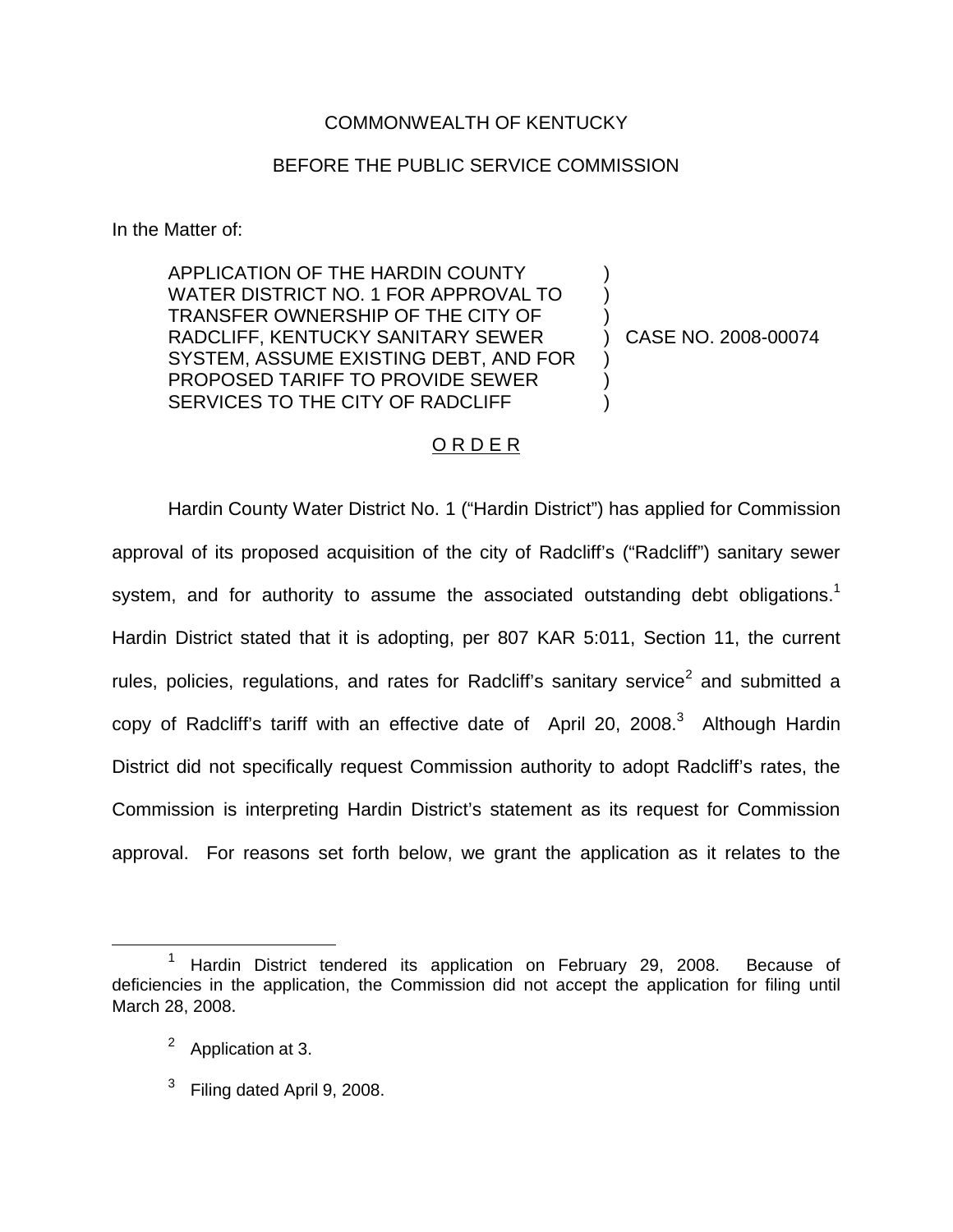assumption of debt and assessment of rates but dismiss the request for approval of the transfer as moot.

Hardin District, a water district organized pursuant to KRS Chapter 74, is a utility subject to Commission jurisdiction. KRS 278.010(3)(d); KRS 278.015; KRS 278.040. It provides retail water service to 9,732 customers in Hardin, Breckinridge, and Meade counties, Kentucky<sup>4</sup> and wholesale water service to Meade County Water District, Hardin County Water District No. 2, the city of Hardinsburg, and the city of Vine Grove, Kentucky.<sup>5</sup> In September 2004, Hardin District acquired the sanitary and storm water assets serving the Fort Knox Army Base.<sup>6</sup>

Radcliff is a city of the second class that is located in Hardin County, Kentucky. KRS 81.010. It operates a sanitary sewer system and storm water system that serves persons within and without its corporate limits. As of December 31, 2007, Radcliff reported having 8,697 active sewer accounts.<sup>7</sup>

Hardin District and Radcliff have executed an Asset Purchase Agreement for the transfer of Radcliff's wastewater assets to Hardin District. Under the terms of this agreement, Radcliff will transfer to Hardin District all tangible assets devoted to the provision of wastewater service to the public and all restricted and unrestricted sewer cash reserve accounts. <sup>8</sup> Upon the transfer of the assets, Hardin District will assume all

 $6$  Id.

<sup>4</sup> Annual Report of Hardin District to the Public Service Commission of the Commonwealth of Kentucky for the Calendar Year Ended December 31, 2007 at 27.

<sup>5</sup> Application at 1.

 $<sup>7</sup>$  Id. at 3.</sup>

<sup>&</sup>lt;sup>8</sup> Id., Exhibit 1, Wastewater System Acquisition Agreement at 3.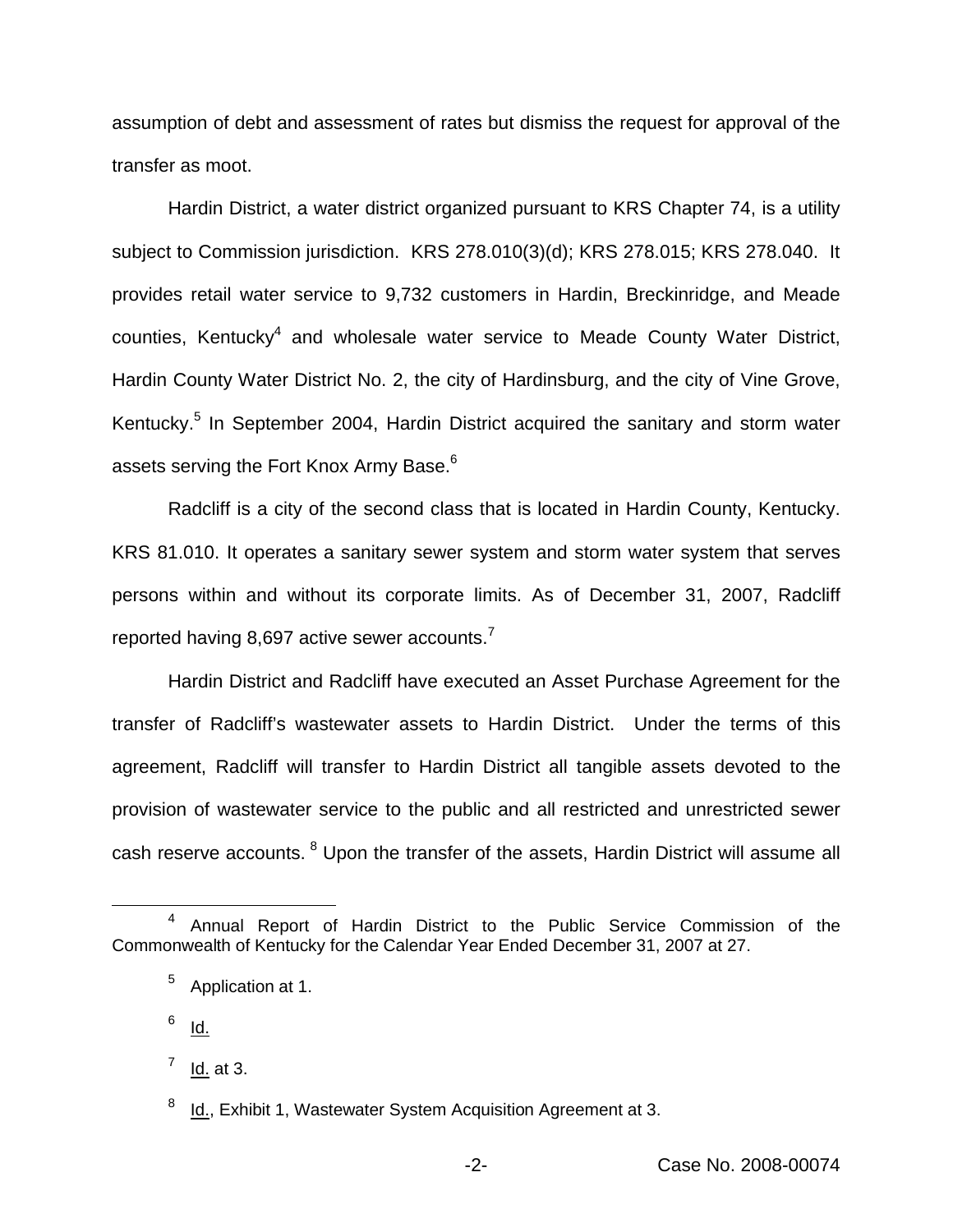of the outstanding long-term debt associated with the sanitary sewer operations.<sup>9</sup> At the conclusion of the transfer, Hardin District will convey to Radcliff three tracts of real property.<sup>10</sup>

Hardin District has applied to the Commission for approval of the proposed transfer of ownership. We find, however, no statutory requirement for such approval. KRS 278.020(5)<sup>11</sup> and KRS 278.020(6)<sup>12</sup> require prior Commission approval of the transfer of control or ownership of any "utility." As a city, Radcliff is not within the statutory definition of "utility.<sup>13</sup>" KRS 278.020 therefore does not require Commission approval of the proposed transfer.<sup>14</sup>

 $9 \underline{\mathsf{Id}}$  at 8.

 $10$  Id., Exhibit E.

<sup>11</sup> No person shall acquire or transfer ownership of, or control, or the right to control, any utility under the jurisdiction of the commission by sale of assets, transfer of stock, or otherwise, or abandon the same, without prior approval by the commission. The commission shall grant its approval if the person acquiring the utility has the financial, technical, and managerial abilities to provide reasonable service.

 $12$  No individual, group, syndicate, general or limited partnership, association, corporation, joint stock company, trust, or other entity (an "acquirer"), whether or not organized under the laws of this state, shall acquire control, either directly or indirectly, of any utility furnishing utility service in this state, without having first obtained the approval of the commission. Any acquisition of control without prior authorization shall be void and of no effect. As used in this subsection, the term "control" means the possession, directly or indirectly, of the power to direct or cause the direction of the management and policies of a utility, whether through the ownership of voting securities, by effecting a change in the composition of the board of directors, by contract or otherwise.

<sup>13</sup> See KRS 278.010(3).

<sup>14</sup> See Ohio County Water District, Case No. 2004-00157 (Ky. PSC July 12, 2004); Northern Kentucky Water District, Case No. 2000-00357 (Ky. PSC July 20, 2000) at 2; Kenton County Water District No. 1, Case No. 1989-00211 (Ky. PSC Nov. 1, 1989) at 3–4.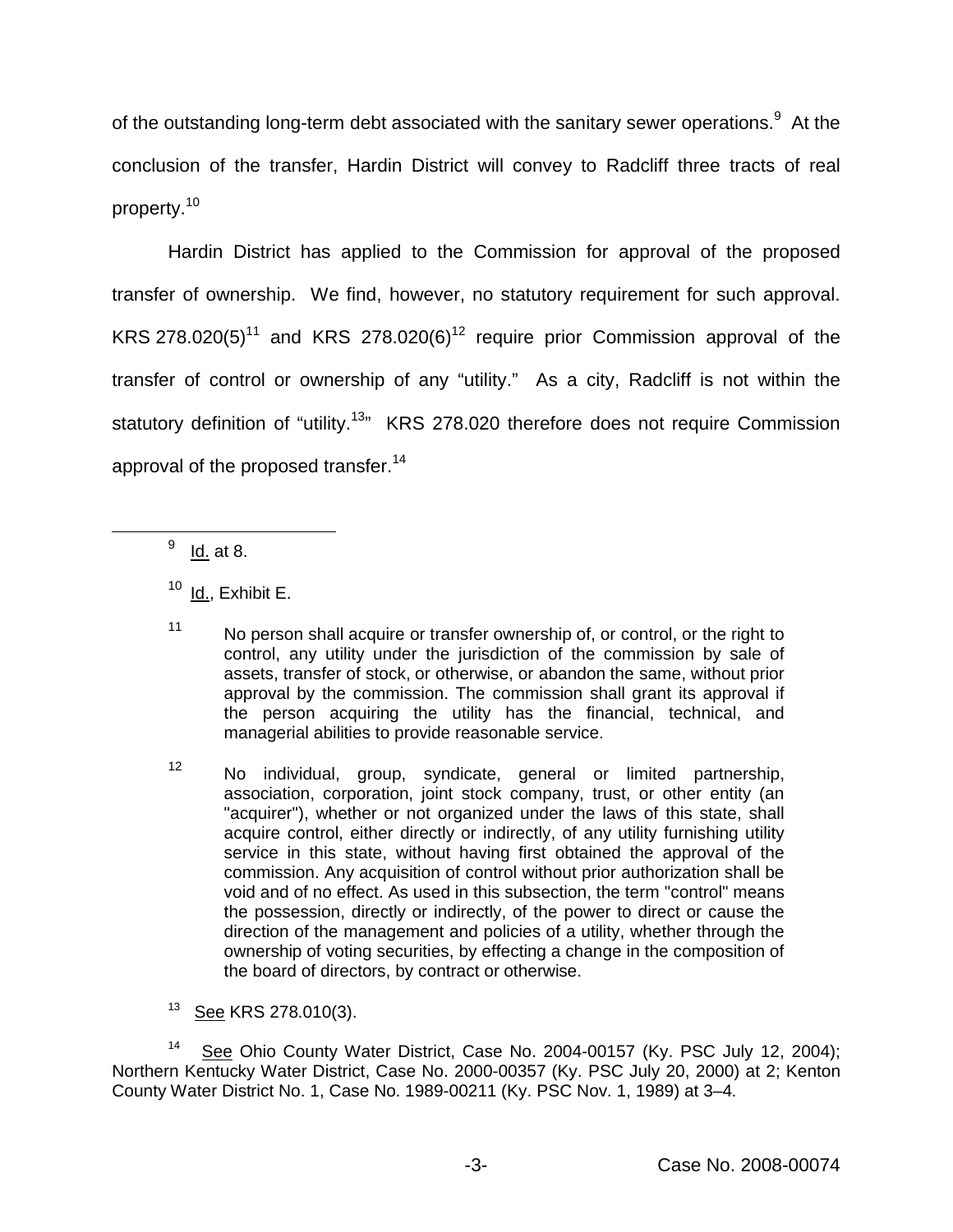We further find that KRS 278.300(1)<sup>15</sup> is applicable in that Hardin District is requesting Commission approval to assume the outstanding long-term debt of Radcliff's sanitary sewer system. As of December 31, 2007, Radcliff reported that the outstanding long-term debt for its sanitary sewer system was \$3,511,982, which is shown in detail in Table 1 below.

| Table 1: Outstanding Long-Term Debt <sup>16</sup>                                                          |                         |                    |                   |                                    |         |
|------------------------------------------------------------------------------------------------------------|-------------------------|--------------------|-------------------|------------------------------------|---------|
|                                                                                                            | Principal               |                    |                   |                                    |         |
| Kentucky Infrastructure<br>Authority - Revolving Loan<br>Kentucky League of Cities<br>Series 2001A - Bonds | Outstanding<br>12/31/07 | Years<br>Remaining | Interest<br>Rates | Avg. Annual<br><b>Debt Service</b> |         |
|                                                                                                            | \$3,086,982             | 10 Years           | 3.8%              | S                                  | 293,719 |
|                                                                                                            | 425,000<br>\$           | 2 Years            | 3.8% to<br>4.4%   | \$                                 | 186,797 |
| <b>Totals</b>                                                                                              | \$3,511,982             |                    |                   | S                                  | 480,516 |

As of June 30, 2007, Radcliff's sanitary sewer system reported capital assets of \$28,981,570 and accumulated depreciation of \$10,714,741 for a net capital asset balance of  $$18,712,499.<sup>17</sup>$  For the same period, total operating revenues were reported at \$4,049,569, total operating expenses at \$2,667,001, and depreciation expense of \$696,758.<sup>18</sup> The net operating income for the 2007 Fiscal Year was \$1,382,568<sup>19</sup> and

<sup>15</sup> No utility shall issue any securities or evidences of indebtedness, or assume any obligation or liability in respect to the securities or evidences of indebtedness of any other person until it has been authorized so to do by order of the commission.

<sup>16</sup> Application at 2.

 $18$  Id.

<sup>&</sup>lt;sup>17</sup> Id., Exhibit 5, City of Radcliff, Kentucky Independent Auditor's Report on Financial Statements and Supplementary Information Year Ended June 30, 2007 ("2007 Fiscal Year") at 15.

<sup>&</sup>lt;sup>19</sup> \$4,049,569 (Total Operating Revenues) - \$2,667,001 (Total Operating Expenses) = \$1,382,568.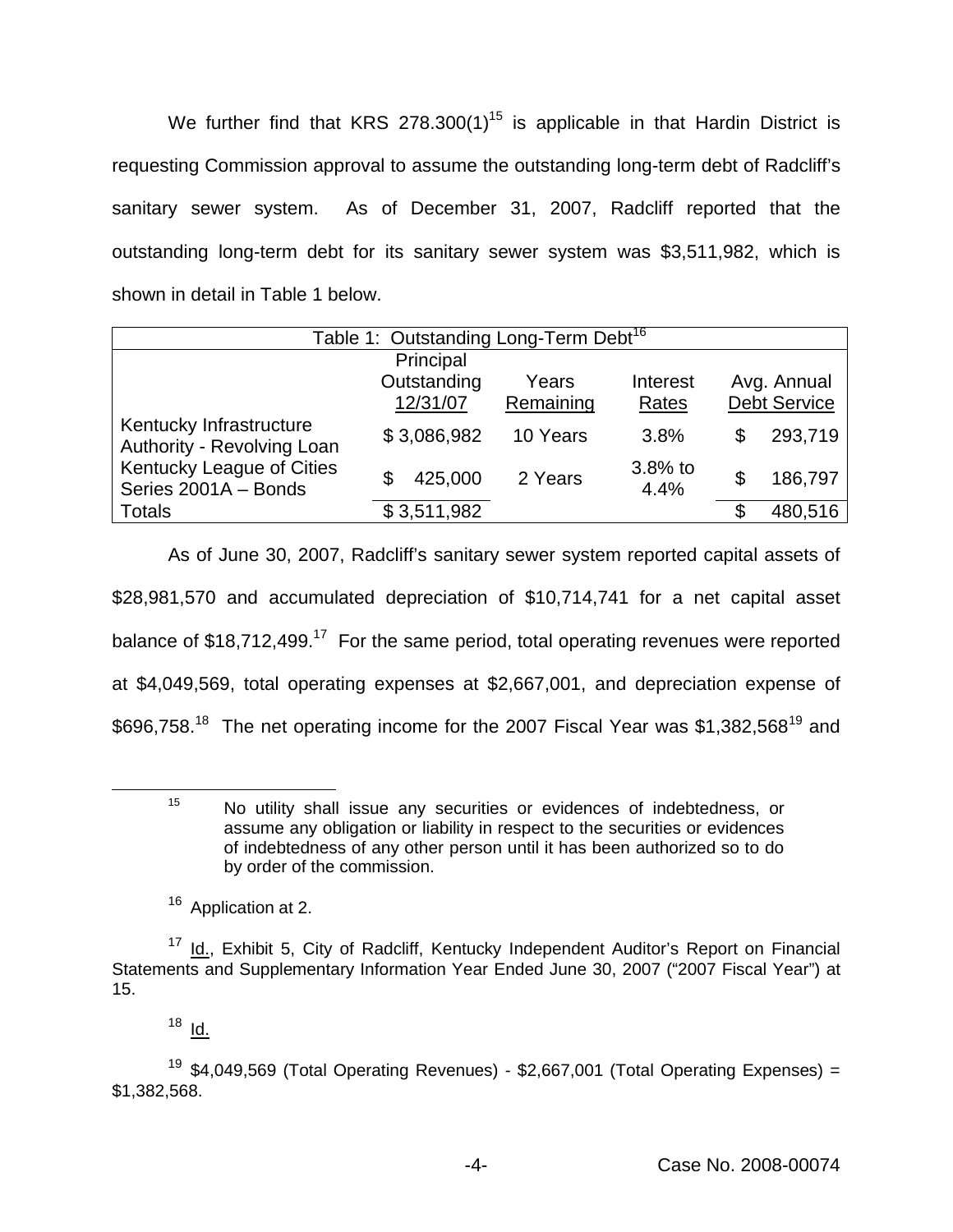the cash flow was  $$2,079,326.<sup>20</sup>$  Hardin District is receiving assets that have a net worth that is  $$15,200,607<sup>21</sup>$  above the debt that it is being assumed and the current cash flow of \$2,079,326 will allow Hardin District to have adequate cash flow to pay the annual debt payments of \$480,516 and to fund the anticipated capital projects. Therefore, the acquisition of the municipal utility should not adversely impact Hardin District's ability to provide adequate and reliable service to its existing water and wastewater customers.

The Commission, having considered the evidence of record and being otherwise sufficiently advised, finds that Hardin District's proposal to assume Radcliff's outstanding long-term debt of \$3,511,982 for the purchase of the Radcliff's sanitary sewer facilities is for a lawful object within its corporate purpose, and is necessary or appropriate for and consistent with the proper performance of its service to the public.

We next turn to the Hardin District's request that it be permitted to assess Radcliff's present rates for service to customers served through these assets. For the first 12 months after the transfer date, Hardin District agrees that "the current City wastewater rates shall remain in effect and not change until after that period expires."<sup>22</sup> Hardin District and Radcliff anticipate that, after this period, Hardin District should be able to decrease the wastewater user rates by approximately 15 percent; however, both

 $20$  \$1,382,568 (Net Operating Income) + \$696,758 (Depreciation Expense) = \$2,079,326.

 $21$  \$18,712,499 (Net Capital Asset Balance) - \$3,511,892 (Outstanding Long-Term Debt)  $= $15,200,607.$ 

<sup>22</sup> Application at 6-7.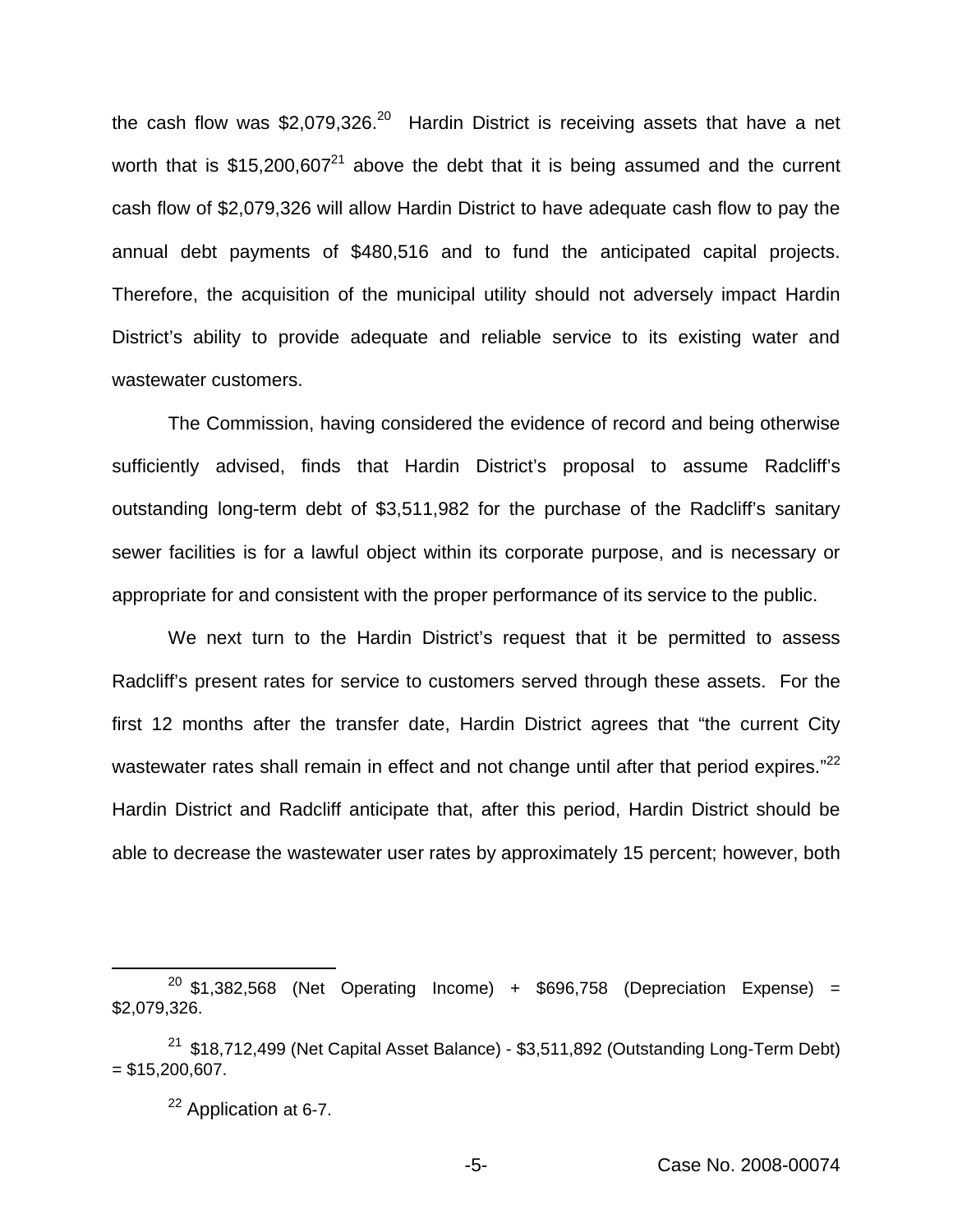parties acknowledged that there are various uncontrollable variables $^{23}$  that could impact the final amount of the reduction.

In a proceeding<sup>24</sup> involving similar circumstances the Commission determined that a public utility should generally assess the same rates to the customers of the acquired non-jurisdictional municipal utility as those assessed to its existing customers, but that the public utility's filed rates are presumed to be reasonable as a matter of law.<sup>25</sup> The Commission stated that, in contrast, there is no Commission review of municipal utility rates and that, in many instances, no substantial record of evidence on the development of the municipal utility's rates exists. Based upon these findings and given the fact that the Radcliff rates will be in effect for a short period, the Commission finds that Hardin District should be authorized to assess Radcliff's present rates for service to customers served through Radcliff's current wastewater assets.

IT IS THEREFORE ORDERED that:

1. Hardin District's application for approval of the transfer of ownership of Radcliff's sanitary sewer system assets to Hardin District is dismissed as moot.

2. Hardin District is authorized to assume the outstanding long-term debt of Radcliff's sanitary sewer system.

<sup>&</sup>lt;sup>23</sup> See Wastewater System Acquisition Agreement at 7. Results of a cost-of-service study, approval of the Commission, additional debt needed to fund pre-transfer capital projects committed to by Radcliff, an unforeseen increase in the number of employees to operate the system post-transfer, Hardin District's acquisition costs, higher than anticipated start-up costs of the contractor, and unforeseen major repair or maintenance expenses occurring from a catastrophic system failure occurring in the initial 12-month period.

 $24$  Case No. 2005-00206, The Verified Joint Application of the City of Owenton and Kentucky-American Water Company for Approval of the Transfer of the Ownership of the Assets of the City of Owenton to Kentucky-American Water Company (Ky. PSC July 22, 2005).

 $25$  See, e.g., Keogh v. Chicago & N.W. Ry. Co., 260 U.S. 156, 163 (1922).